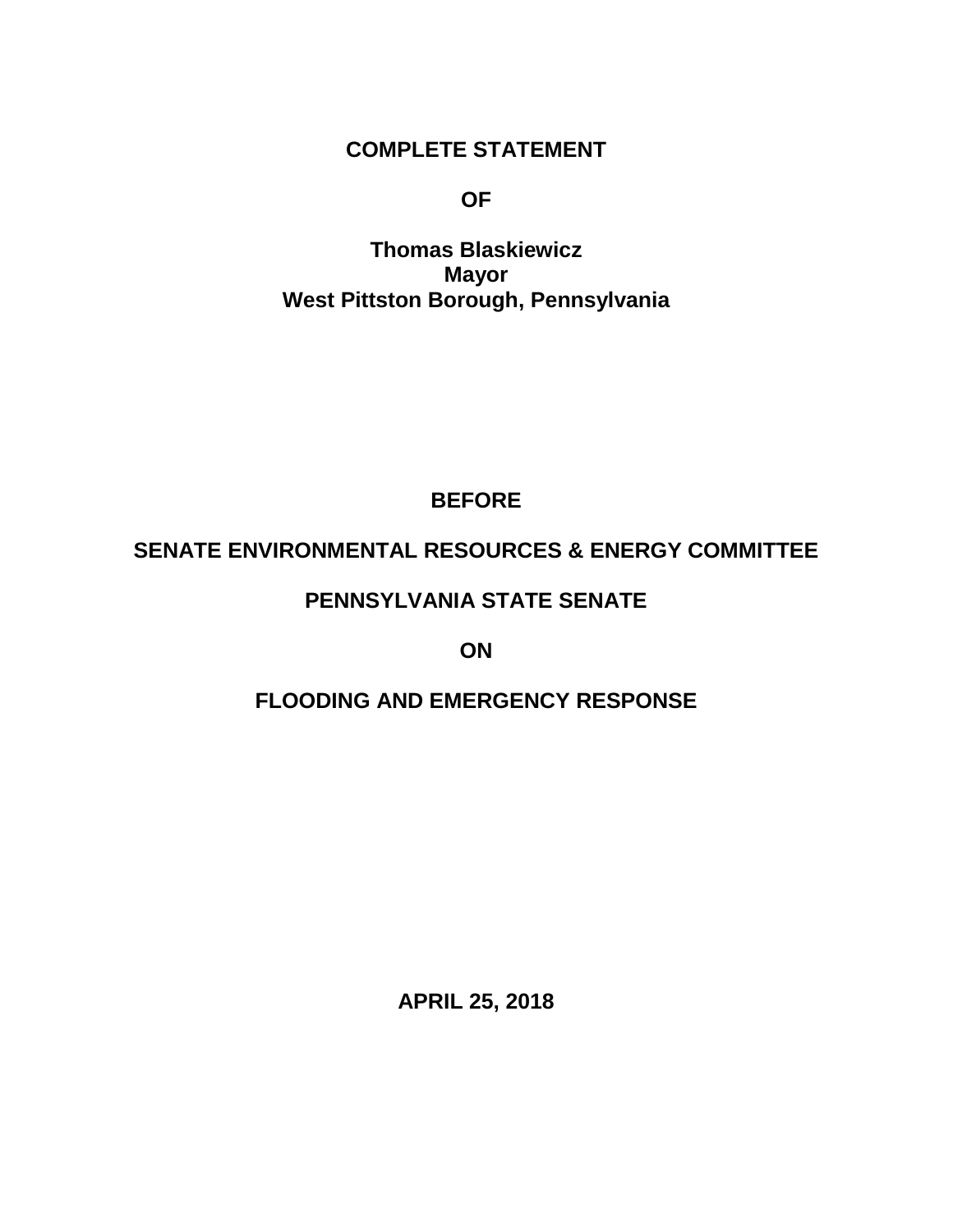Mr. Chairman and members of the Committee, good morning. My name is Thomas Blaskiewicz and I am the Mayor of West Pittston Borough. Thank you for the opportunity to provide my insights into impacts to the Borough during the Tropical Storm Lee flood event and again in January 2018 when an ice jam occurred on the Susquehanna River.

To provide you with some background, West Pittston Borough is located in the Wyoming Valley in Luzerne County midway between the cities of Wilkes-Barre and Scranton in northeastern Pennsylvania. The Borough is approximately one square mile and the current population is 4,700 residents. The easterly border of the borough, approximately two miles in length, is the Susquehanna River. The Susquehanna River is one of the most flood-prone rivers in the United States.

The majority of the Wyoming Valley is protected by a federal flood damage reduction project. The levees were originally constructed in the 1930's and 1940's. The levees were overtopped in 1972 by the remnants of Tropical Storm Agnes. At that time, it was the largest national disaster in the country's history. In the late 1990's and early 2000's the federal government, with financial participation from the Commonwealth and Luzerne County, raised the existing levee system. However, low lying communities, including West Pittston, remained unprotected. Major storms in 1996, 2004 and 2006 caused flooding in the Borough and the other unprotected municipalities.

### **TROPICAL STORM LEE - SEPTEMBER 2011**

In September 2011 heavy rainfall from Tropical Strom Lee caused the Susquehanna River to reach 42.66 feet, the new flood of record in Wilkes-Barre. The height surpassed

the previous record flood set in 1972 by nearly two feet.

The Wyoming Valley Levee System prevented approximately \$5 billion in damages. Unfortunately, not all areas of the Wyoming Valley escaped unharmed. Nearly 3,000 properties in unprotected communities were flooded. In West Pittston nearly one third of



the Borough was *Figure 1 Tropical Storm Lee Flood Inundation West Pittston Borough*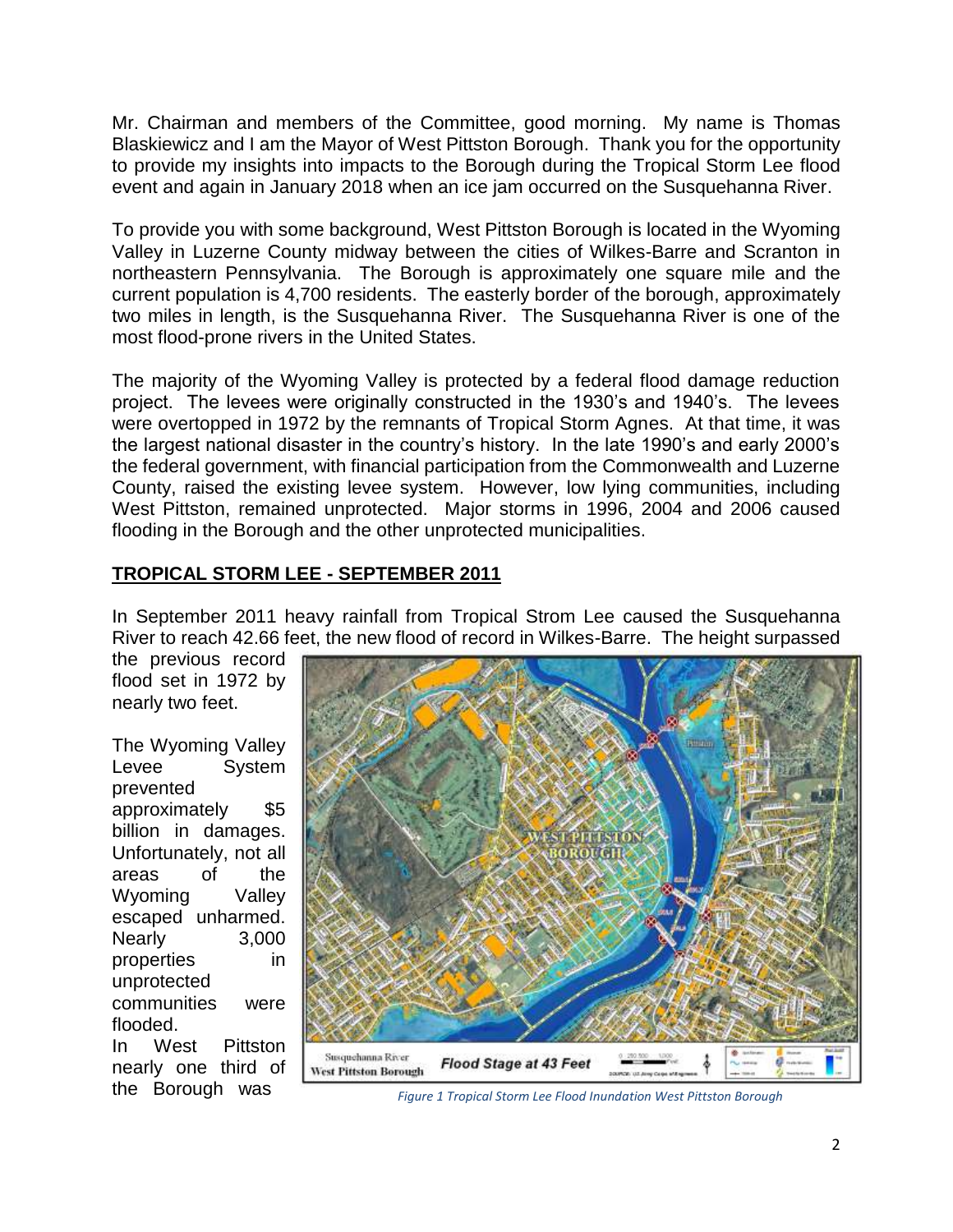flooded. The flooding consisted of 628 properties with basement flooding, 236 properties with first floor flooding and 16 properties with second floor flooding. In addition twentysix businesses and four churches were flooded. One school was flooded and four other public buildings including the public library sustained damages.

#### **JANUARY 2018 ICE JAM**

On January 24, 2018 an ice jam on the Susquehanna River flooded portions of the Borough. The flooded areas were similar to the flood events of 2004 and 2006. While

the river gage at Wilkes-Barre crested at around 22 feet, West Pittston was experiencing flooding as if a flood event of 35 feet was occurring.

**Uncertainty** regarding when the ice jam might break, where it would break, what areas would be inundated, the size of the ice blocks, and the possible loss of power and heat forced officials to



*Figure 2 Susquehanna River January 25, 2018*

evacuate a portion of the Borough for the overnight hours of January 24. During the evening hours, the ice jam broke and the Borough was spared from widespread flooding.

### **LESSONS LEARNED-TROPICAL STORM LEE Post Event - Unprotected Communities**

Pennsylvania is one of the most flood prone states in the country. Pennsylvania consists of 67 counties with nearly 2,600 municipalities. Floodplain management responsibilities under the National Flood Insurance Program fall to the municipalities. In Luzerne County, there are 76 municipalities. Many of the communities are staffed by one person that handles all administrative functions. Typically salaries are low and turnover is high. Most do not have the technical expertise or training to properly administer the flood insurance program.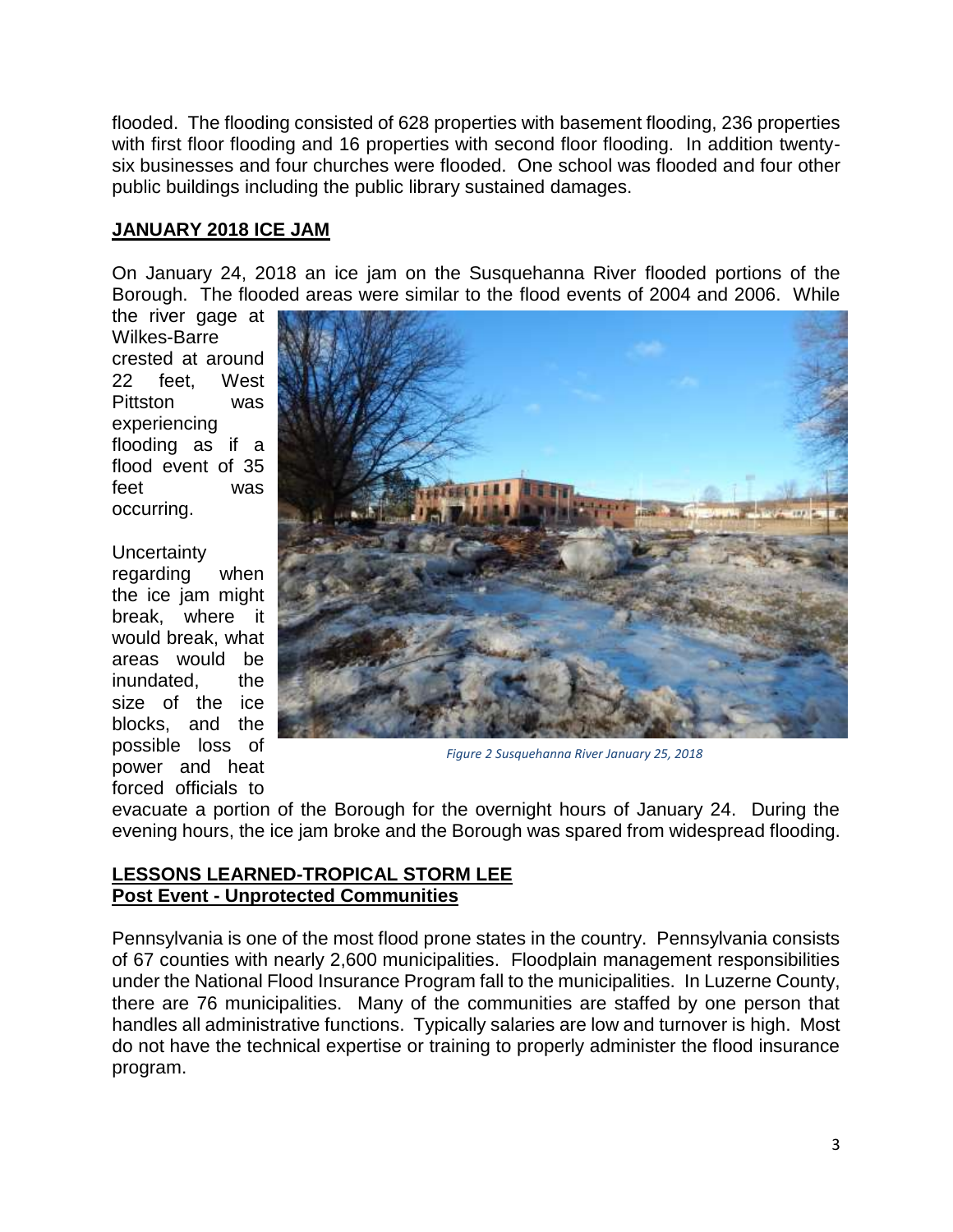Major flood events are infrequent and the small municipalities are paralyzed immediately following an event. It is at this point that FEMA and PEMA assistance is most critical as municipal leaders are bombarded with questions regarding flood recovery. Whether there is a presidential disaster declaration or not, FEMA and PEMA should immediately contact municipalities by phone or email and remind them of their responsibilities to enforce the requirements of the flood insurance program.

Following the Lee Flood event, FEMA held video training or webinars to educate municipal officials regarding best practices following a flood event to meet the requirements of the National Flood Insurance Program. Unfortunately, the frequency of the training opportunities has decreased in the last several years.

Failure to involve county officials in the recovery effort is an error. County staff could act as the liaison between FEMA, PEMA and the affected municipalities and allow for a consistent message to be presented. Counties have better capacity to provide technical assistance to local communities.

PEMA managed the FEMA Hazard Mitigation Grant Program after the Lee Flood. The Agency did an excellent job in removing substantially damaged and destroyed properties from the flood plain; however, the process took way too long. A more efficient means of dealing with substantially damaged or destroyed structures must be identified. Property owners that were flooded in September did not know if their property was included for acquisition until the end of January. Individuals damaged by flooding cannot be expected to wait the 1 1/2 to 3 years that a typical Hazard Mitigation Project takes. The delays resulted in many homeowners repairing their homes only to see the properties demolished several years later. A means to expedite the program must be identified so that countless dollars are not spent on homes destined to be demolished.

### **WEST PITTSTON RECOVERY EFFORTS**



West Pittston was one of several communities selected following the Tropical Storm Lee flooding to work with the FEMA Long-Term Community Recovery Team to evaluate post flood conditions, plan how to move forward and identify projects that would benefit the community in the future. Borough residents participated in the planning study to develop a long-term recovery plan. Volunteers formed subcommittees that focused on six areas: Natural and Cultural Resources, Housing, Business *Figure 3 Long-Term Community Recovery Plan June 2012*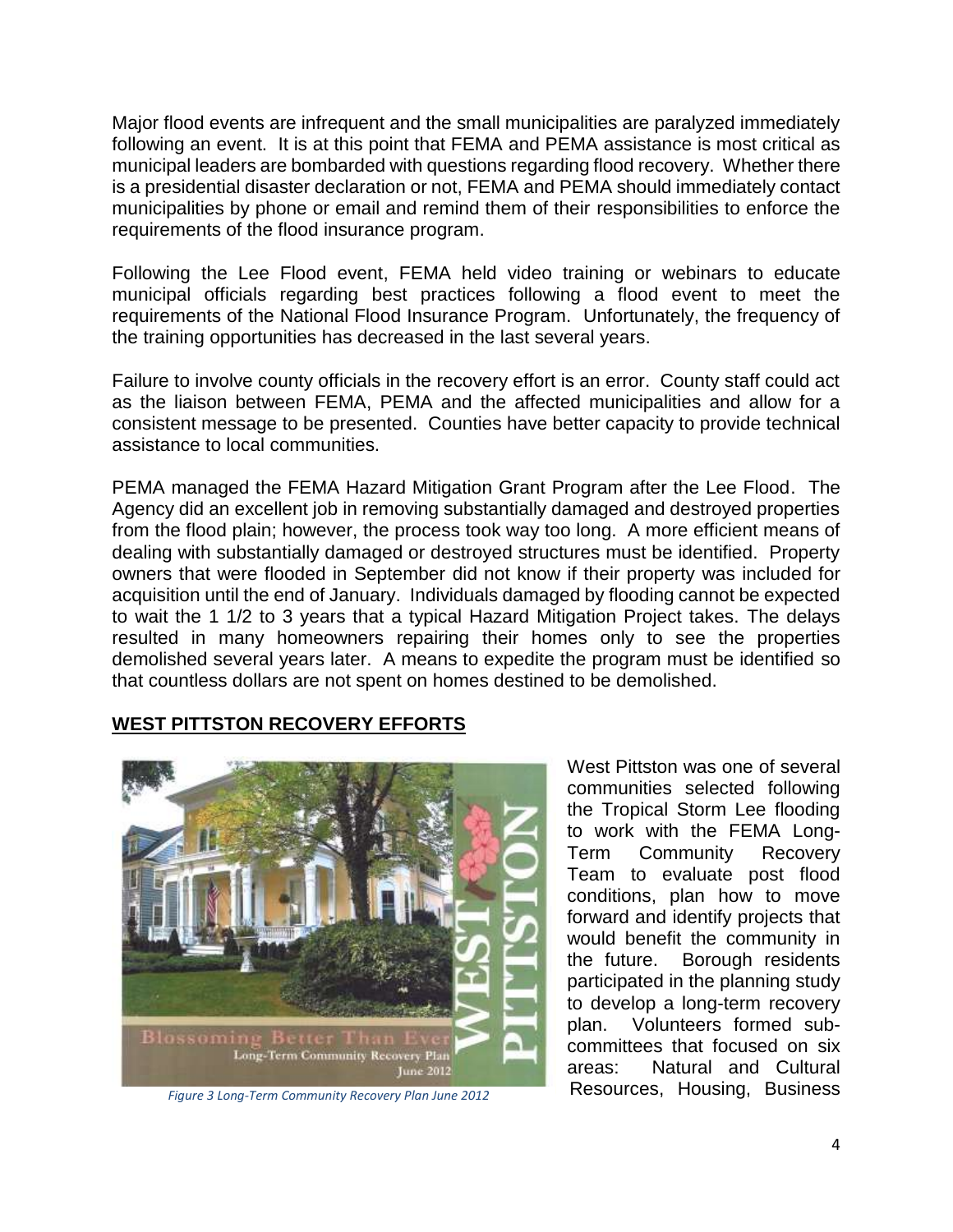Development, Outreach and Communication, Safety and Infrastructure. *West Pittston Tomorrow* grew out of the study and remains active in its mission *"Preserving yesterday. Rebuilding today. Sculpting tomorrow."*

The Borough participated in the Hazard Mitigation Grant Program and acquired and demolished twelve properties. Two additional properties were acquired and demolished under the non-Disaster HMGP program.

Additionally, the Borough is participating in the Luzerne County CDBG-DR Program and has acquired an additional ten properties with several more active in the program.

West Pittston requested the Army Corps of Engineers investigate a structural flood risk reduction project. A 205 Study was completed by the Corps in 2016. The Corps proposed an earthen levee/floodwall that would range from three to twelve feet in height and be approximately two miles in length along Susquehanna Avenue. The project would provide protection against a reoccurrence of Tropical Storm Lee and had an estimated project cost of 51 million dollars (2016 dollars). The Benefit/Cost ratio was 0.37 and the Corps recommended that the study not move forward.

West Pittston Borough is working with the Luzerne County Flood Protection Authority to implement non-structural projects to make the Borough more resilient to flooding. The projects include completing an application for the Borough to become part of the Community Rating System (CRS) Program; conducting an inventory of flood plain properties to develop appropriate flood damage reduction strategies and elevating Repetitive Loss/Severe Repetitive Loss properties that are located within the proposed historic district of the Borough.

The January ice jam on the Susquehanna River event brought back memories of the historic flooding in 2011 and caused many residents to question if West Pittston is the proper place to call home. The frequency and the intensity of flood events since 2004 requires that the Borough continue to advance its Long Term Recovery efforts.

The Borough realizes that the possibility of a Corps built flood damage reduction project is highly unlikely and that Corps projects take decades to complete. West Pittston has followed the success of the Town of Bloomsburg in completing a flood damage reduction project from inception to the completion of construction in less than three years. The Borough believes that it is important to move forward and investigate alternative structural solutions to protect its residents.

In February 2018, West Pittston received \$200,000 in CDBG-DR planning funds to complete a feasibility study for a non-federal flood damage reduction project. The detailed study, which can be completed within six months, will position the Borough favorably for possible future infrastructure funding.